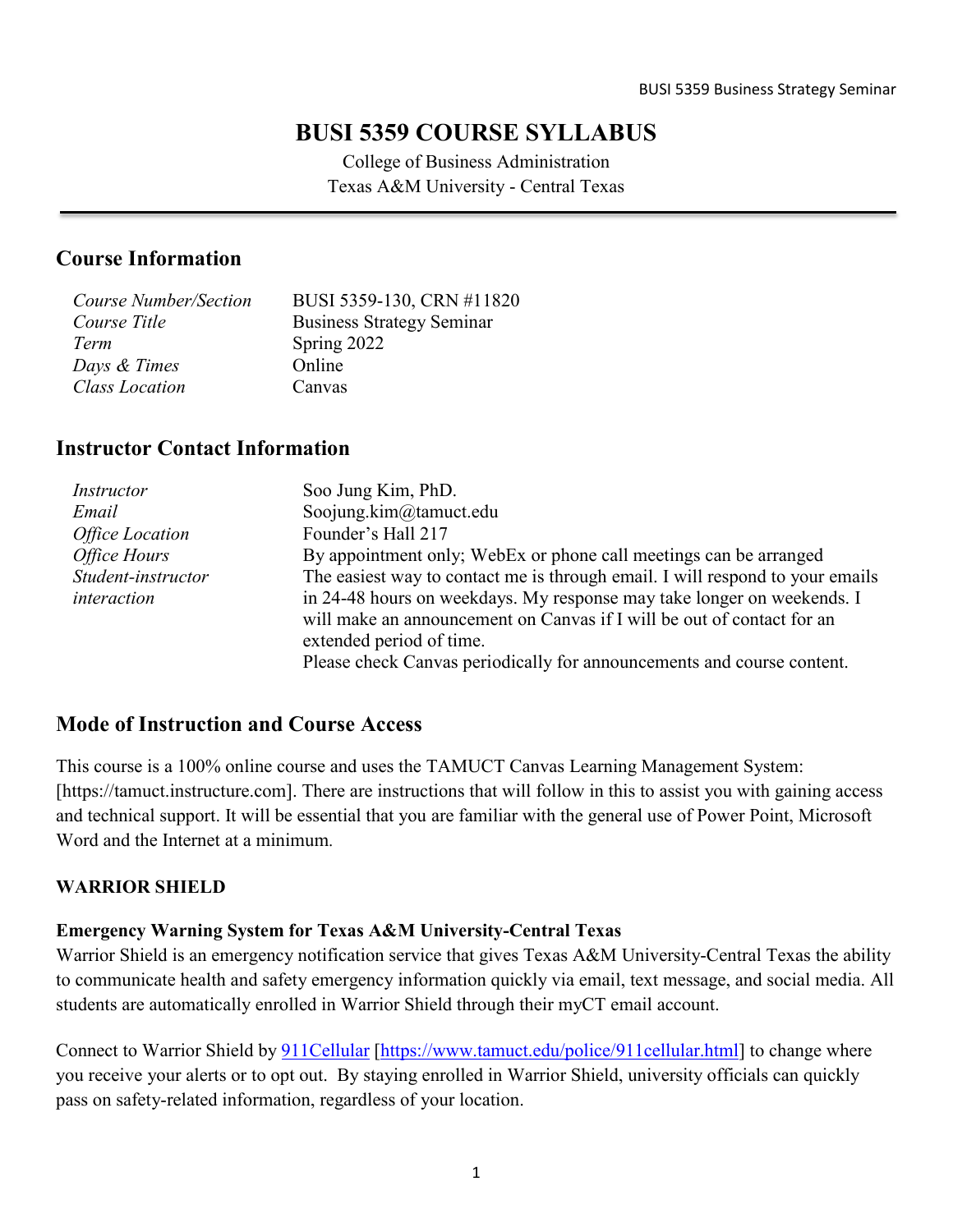# **COURSE INFORMATION**

**Required Textbook:** Crafting & Executing Strategy: The Quest for Competitive Advantage (Concepts and Cases), 21<sup>th</sup> Ed. Authors: A. A. Thompson, M. Petaraf, J. E. Gamble, A. J. Strickland. Publisher: McGraw Hill Education. ISBN 978-1259732782.

**Course Overview and Description:** This course is the integrating capstone course for the MBA program. The MBA Comprehensive Exam is represented by your combined individual score for the midterm and final examination of this course. We will examine the basic factors affecting the development and execution of business strategy, policy, and organizations as well as, examining the integration of the strategy and policy issues you have studied in the areas of marketing, finance, economics, distribution, and organization theory. The course will apply the analytical techniques of management and business through the use of case studies. How management intends to grow the business, how they will build a loyal clientele and outperform their rivals is the essence of crafting a strategy. The strategic plan must be implemented and executed in a manner that is superior to competitors and allows the firm to sustain a strategic competitive advantage. The strategy case will be an important emphasis of this course.

**Course Objective:** In this course, students will have the opportunity to learn about the theories, models, and frameworks that constitute the body of knowledge for strategic management. The course will demonstrate how those theories, models, and frameworks are applied in practice. Additionally, the course will provide students with the opportunity for synthesizing the theories, models, frameworks and tools of analysis within the context of a strategy case analysis and a business strategy simulation game.

**Student Learning Outcomes:** At the conclusion of the course the student should be able to:

- a) Understand what strategy is, why it is important, and how strategy plays a crucial role in determining a company's mission and direction.
- b) Understand the core concepts and analytical tools of the strategic management discipline, including the ability to analyze a company's external and internal environment.
- c) Understand how strategies are crafted, including generic competitive strategies, strategic competitive moves, international competition, and diversification.
- d) Understand how strategy is implemented, through building organizations capable of good strategic execution.
- e) Effectively apply the strategy concepts (stated in learning outcome a, b, c, and d) to a strategy case analysis and a business strategy simulation game, which will allowstudents to analyze, evaluate, and craft a strategic plan for a company which should lead to a competitive advantage, should attain or strengthen profitability, and should create stakeholder value, particularly shareholder value.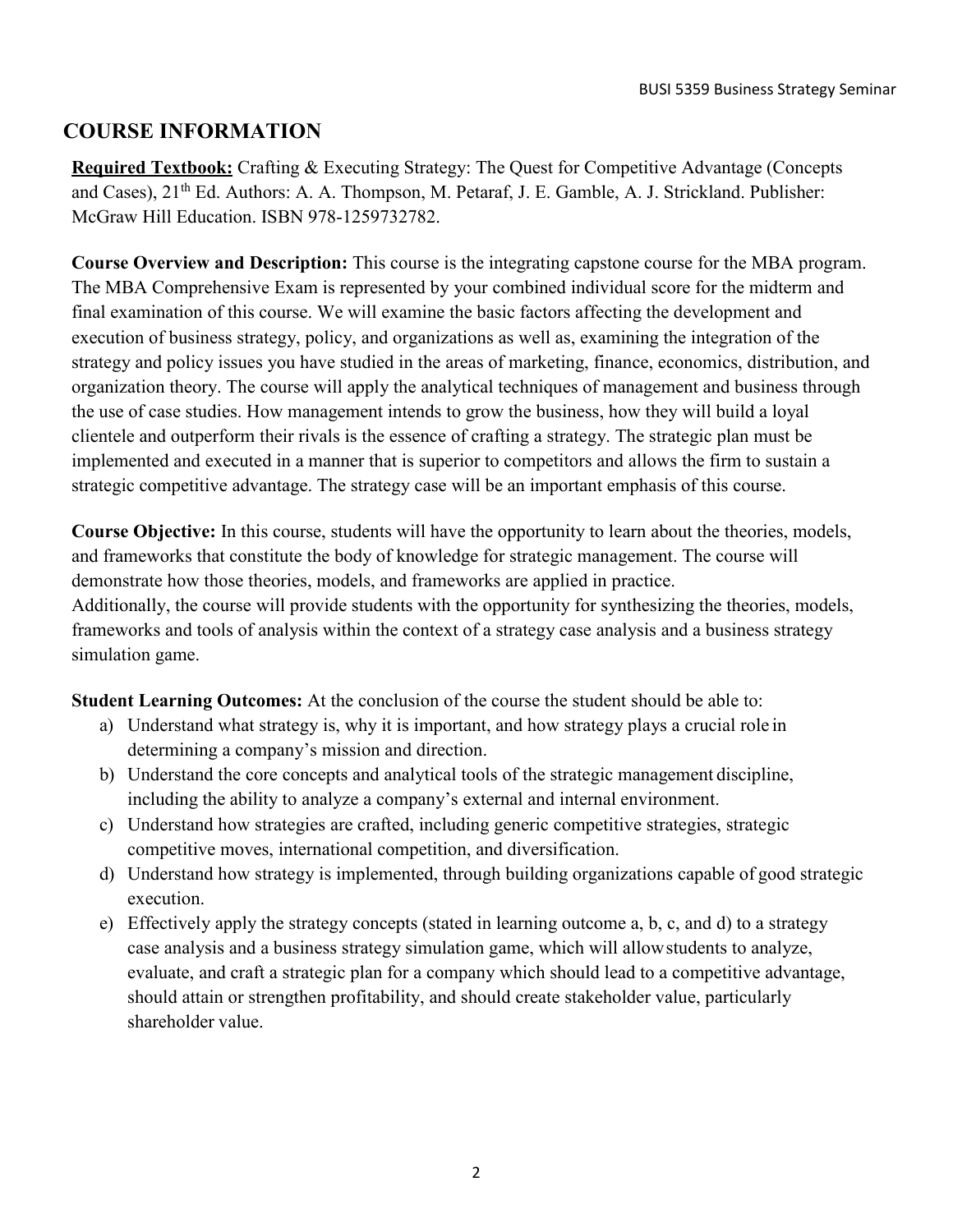# **INSTRUCTOR POLICIES**

**Spelling, Grammar, and Writing Skills for reports:** The content of all written assignments is what you will be evaluated on, provided that your spelling and grammar does not have major issues. While a few spelling and grammar mistakes are acceptable and will not affect your grade, I reserve the right to remove of up 10% of the points of a written assignment for excessively bad grammar and spelling mistakes. Students who proofread their work, use spelling and grammar checking tools, or obtain help from the University Writing Center (described above) should not be affected by this policy.

**Participation in Group Work:** This class includes an important group work component. All members in a group are expected to do their fair share of work. If a group member is not pulling his or her weight in a group project, any other group member can contact me to request that a peer-evaluation be given at the end of the semester for their group. If a group elects to do a peer review, each group member will be asked to fill out an evaluation form based on a 5-point scale. A student needs an average rating of 2.5 to receive the full group grade. Students receiving an average grade below 2.5 and above 1.5 from the other group members will see their group grade reduced by 40%. If a student has an average group grade under 1.5, this student will receive zero points on the group work component of the course. If no members of a group request a peer review, then I will assume that the work was shared fairly, and all students will receive the same grade for group work.

**Academic Honesty and Cheating:** All work for individual assignments and exams must be your own. You may not collaborate in any way on online exams. Any students who deliberately cheats on an exam will receive a zero grade for that exam and be reported to the university's Office of Student Conduct.

**Submitting Assignments and Late Policy:** Students need to submit their assignments (e.g., forum posts and response to a fellow class member, midterm and final examinations) within the allotted time for each module. As can be seen on the course outline, modules close at a preset date and time. Once a module is closed, the submission period is over and students will receive zero points for the module. Late submissions will only be allowed for unanticipated and legitimate reasons (e.g., unforeseeable emergency). Traveling, loss of internet access, or simply forgetting about an assignment are not considered to be unanticipated and legitimate circumstances.

**Required Studying: Instructor-Created/Provided Materials and Book Chapters:** Lessons are a major type of module used for instruction in this online class. While *Lesson Forum Discussions* (detailed next in the Assessments section of the syllabus) are the equivalent of face- to-face discussions, studying the materials as instructed is the equivalent of attending a lecture. You are required to study the material as instructed if you want to succeed in the class. Studying for a module may include: listening/watching to instructor-created audio and/or video content (e.g., narrated presentation), listening/watching instructor-provided audio and/or video content (e.g., a news segment about an event that impacts business strategy), reading instructor-created notes and PDFs, reading instructor-created slides, readinginstructor provided slides, and lastly, reading book chapters as instructed.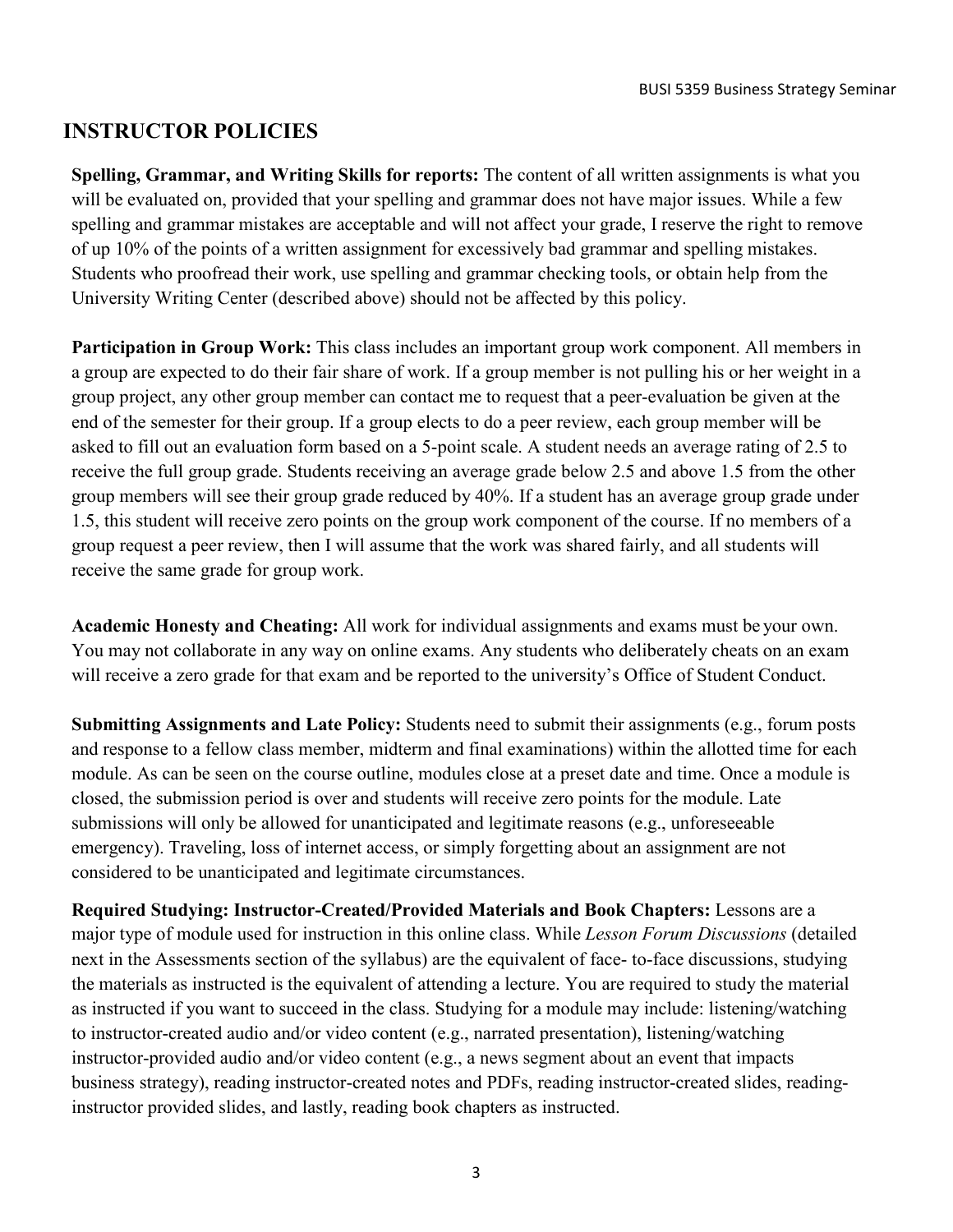# **COURSE REQUIREMENTS AND ASSESSMENTS**

#### <INDIVIDUAL WORK COMPONENT>

#### **Lesson Forum Discussions (12 x 10 points)**

Lesson forum discussions are intended to emulate a class setting and to trigger conversations between classmates about strategy. This is an essential component of any strategy course, as students typically share a wealth of knowledge derived from everyone's unique thoughts, ideas, experiences, and background. Forum discussions rely on the principles of *learner-learner interaction* to deepen the understanding of each lesson. As your instructor, I will rarely intervene in discussions, but will read every post and grade them according to their adequacy. To receive a maximum grade for a forum discussion, students must make at least two posts: 1. a primary post should respond to a set of questions asked by the instructor regarding the subject matter (questions to which answers will often be opinion or research based); and 2. a secondary post should respond to at least one other students (an answer should include at least 3 sentences and be relevant to the fellow student's initial post—generic answers will not get points). Grading for forum discussions largely depend on your ability to follow instructions and give well-justified answers; and not on your ability to be right or wrong like in an exam. Students are encouraged to enjoy learner-learner interactions in forums and should see them as equivalent to a class discussion. Lesson forum discussions are mandatory, and students who do not participate in a given module will not earn points for that module.

#### **Business Case Study (2 x 30 points)**

For two times during the semester, we will read business cases (eg. Harvard Business Review) which are relevant to the course material and meet online for live discussions. Business case studies are effective pedagogical tools used in many MBA classrooms around the world to promote critical thinking and disentangle complex business concepts. More details on the chosen case studies, requirements and meeting schedule will be available later during the semester.

### **Midterm and Final Examination (2 x 170 points)**

This course has two equally-weighted examinations. The midterm examination will reflect lessons and chapters 1 through 6, while the final examination will reflect lessons and chapters 7 through 12. Examinations include both multiple choice and essay questions. Announcements with more information will be made prior to each examination.

If you are an MBA student subject to a comprehensive examination, then this course's midterm and final examination will constitute your comprehensive examination. Strategy is the capstone course for MBA programs, and incorporates the knowledge you have acquired in other courses.

### **Business Strategy Game (180 points)**

The Business Strategy Game (BSG) simulation is intended to give you an opportunity to practice the concepts taught in this class. Students will be assigned to individual companies at the beginning of the game, and will compete against their classmates' companies within an industry. The competitive head-tohead game encourages strategic decisions and forward thinking to cultivate a winning advantage just as in real industries. Students are encouraged to read pages 12-16 of the course textbook to learn more about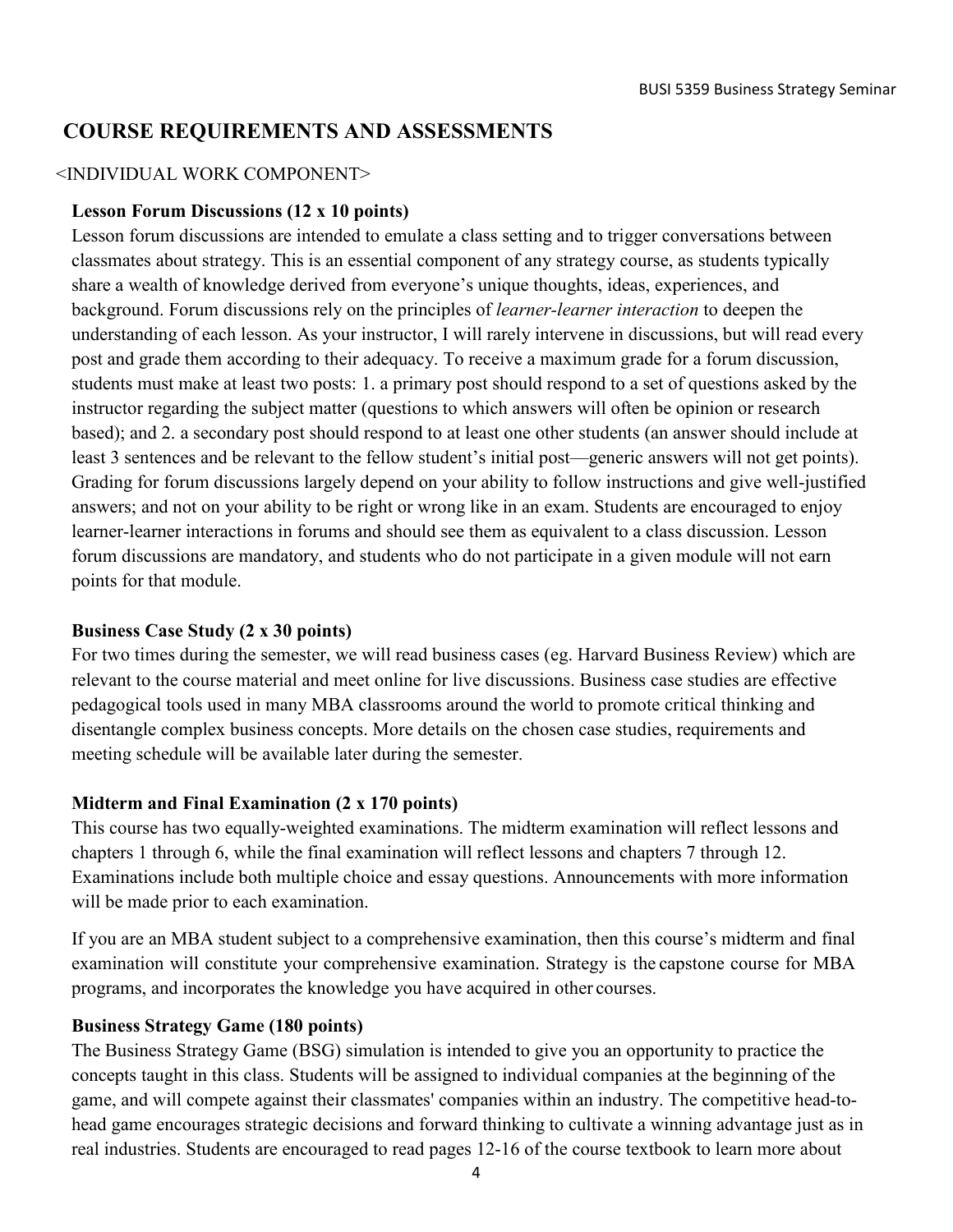the BSG.

Separate instructions and a schedule for the BSG will be provided in Canvas. However, the BSG is accessed on **BSG-online.com**, not Canvas.

## <GROUP WORK COMPONENT>

## **Strategy Case Analysis – Written Report (200 points)**

Students will have to write a full strategy case analysis that covers all aspects of strategic management taught in this class. This is the most important single assignment of the MBA capstone course and the highest weighted (200 points). As such, the case analysis requires a significant time commitment from all group members. Groups will conduct a full strategic management case analysis consisting of an 8 to 12 pages single-spaced report, in addition to attachments and appendices.

The strategy case analysis component of the course will start after the midterm and a dedicated module will be made available on Canvas. As their first tasks, students will get to pick a company and group. The instructor will decide which strategy cases are available to groups. Specific instructions will be provided when the strategy case module opens.

## **Strategy Case Analysis – Video Presentation (100 points)**

Your group will need to make a video recording of a compelling presentation of your strategy case analysis. The presentation video should include slides (large format) and a face recording of the speaker (smaller cutout within each video). Each group member is expected to speak. This type of video recording is consistent with the Management and Marketing department standard for video recording implemented in other graduate classes. Software information and instructions will be provided in the strategy case module.

# **SUMMARY OF GRADING CRITERIA**

| Assessments:                                     |       | Points: | Percentage: |
|--------------------------------------------------|-------|---------|-------------|
| <b>Lesson Forum Discussions</b>                  | 12x10 | 120     | 12%         |
| <b>Business Case Studies</b>                     | 2x30  | 60      | 6%          |
| Midterm Examination                              |       | 170     | 17%         |
| <b>Final Examination</b>                         |       | 170     | 17%         |
| Business Strategy Game (administered separately) |       | 180     | 18%         |
| Strategy Case Analysis - Written report          |       | 200     | 20%         |
| Strategy Case Analysis - Video presentation      |       | 100     | 10%         |
| <b>Total points:</b>                             |       | 1000    | 100%        |

*Note:* Final grades will be calculated using a standard scale (900-1000 points=A, 800-899 points=B, 700-799 points= C, 600-699 points=D, less than 600 points= F). Students begin the class with 0 points and earn points throughout the semester. Although changes to this grading criteria are rare, I reserve the right to adjust point allocation based on the pace of the class.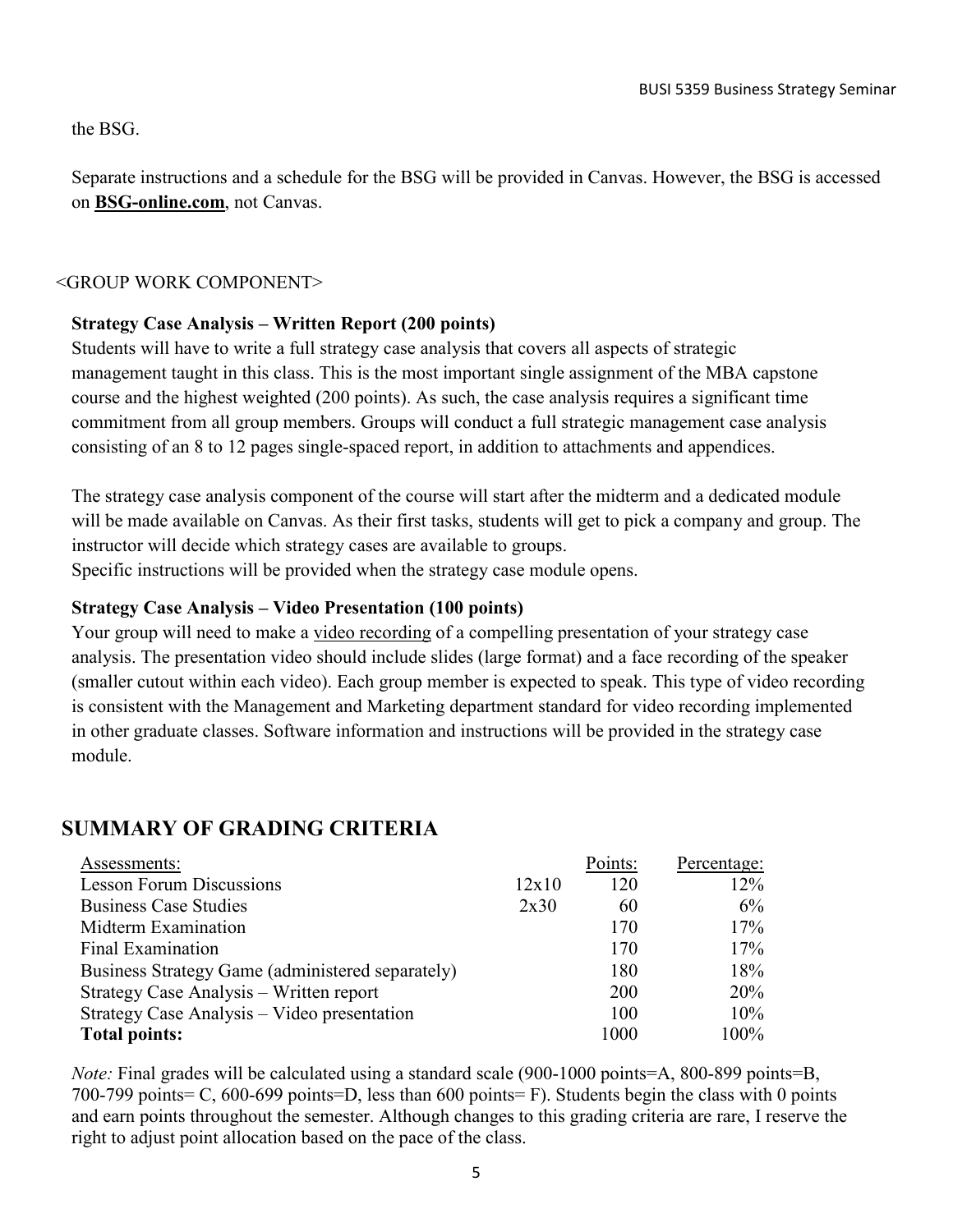Grades will be posted on Canvas on a regular basis, although it may take the instructor up to 7 days to post grades.

# **Posting of Grades**

Your BSG grades will be posted following the completion of the simulation towards the end of the semester. Other assignments and exam grades will be posted within six business days in Canvas. Because the instructor teaches other courses with grading responsibilities as well, certain assignments which need my feedback will be prioritized in grading when there are multiple assignments in waiting to be graded. Your grades are always posted and available in Canvas*.*

When you send Canvas messages to me, they automatically get forwarded to my email inbox. Unfortunately I noticed that once in a while, a message that a student sends gets left out and do not automatically get forwarded as they normally should. I never leave a student stranded so if you do not hear back from me in a maximum of three days, please kindly message me again or email me directly. I will also try to check my Canvas message box from time to time just in case there are messages that did not get forwarded.

# **COURSE SCHEDULE**

(Subject to change at the instructors' discretion)

#### **Important, read first:**

• Typically, lesson modules open on **Mondays at 6pm** and close on the following Sundays at 11:59pm. Students have a little over 6 days to complete each lesson.

| <b>Module</b>      | <b>Starts</b> | Due      | <b>Activity</b>                                                 | <b>Due</b> (The BSG is accessed on |
|--------------------|---------------|----------|-----------------------------------------------------------------|------------------------------------|
| <b>Name</b>        | (opens)       | date     |                                                                 | BSG-online.com, not Canvas)        |
| Course             | Tues,         | Sun,     | Post to the "Present yourself" forum                            | Present yourself post.             |
| Orientation Jan 18 |               | Jan 23   | (required to show that you are active in the                    |                                    |
|                    |               |          | course)                                                         |                                    |
|                    |               |          | Read and review syllabus                                        |                                    |
| Lesson 1           | Mon,          | Sun,     | Study professor-created video lectures and Lesson 1 forum posts |                                    |
|                    | Jan 24        | Jan $30$ | provided content, as well as <i>Chapter 1</i> - What            |                                    |
|                    |               |          | is strategy and why is it important?                            |                                    |
|                    |               |          | Post to the Lesson 1 forum and respond to at                    |                                    |
|                    |               |          | least one other student's post.                                 |                                    |
|                    |               |          |                                                                 |                                    |
| Lesson 2           | Mon,          | Sun,     | Study professor-created video lectures and                      | Lesson 2 forum posts               |
|                    | Jan 31        | Feb 6    | provided content, as well as <i>Chapter 2</i> -                 |                                    |
|                    |               |          | Charting a company's direction                                  |                                    |
|                    |               |          | Post to the Lesson 2 forum and respond to at                    |                                    |
|                    |               |          | least one other student's post.                                 |                                    |
|                    |               |          |                                                                 |                                    |
|                    |               |          |                                                                 |                                    |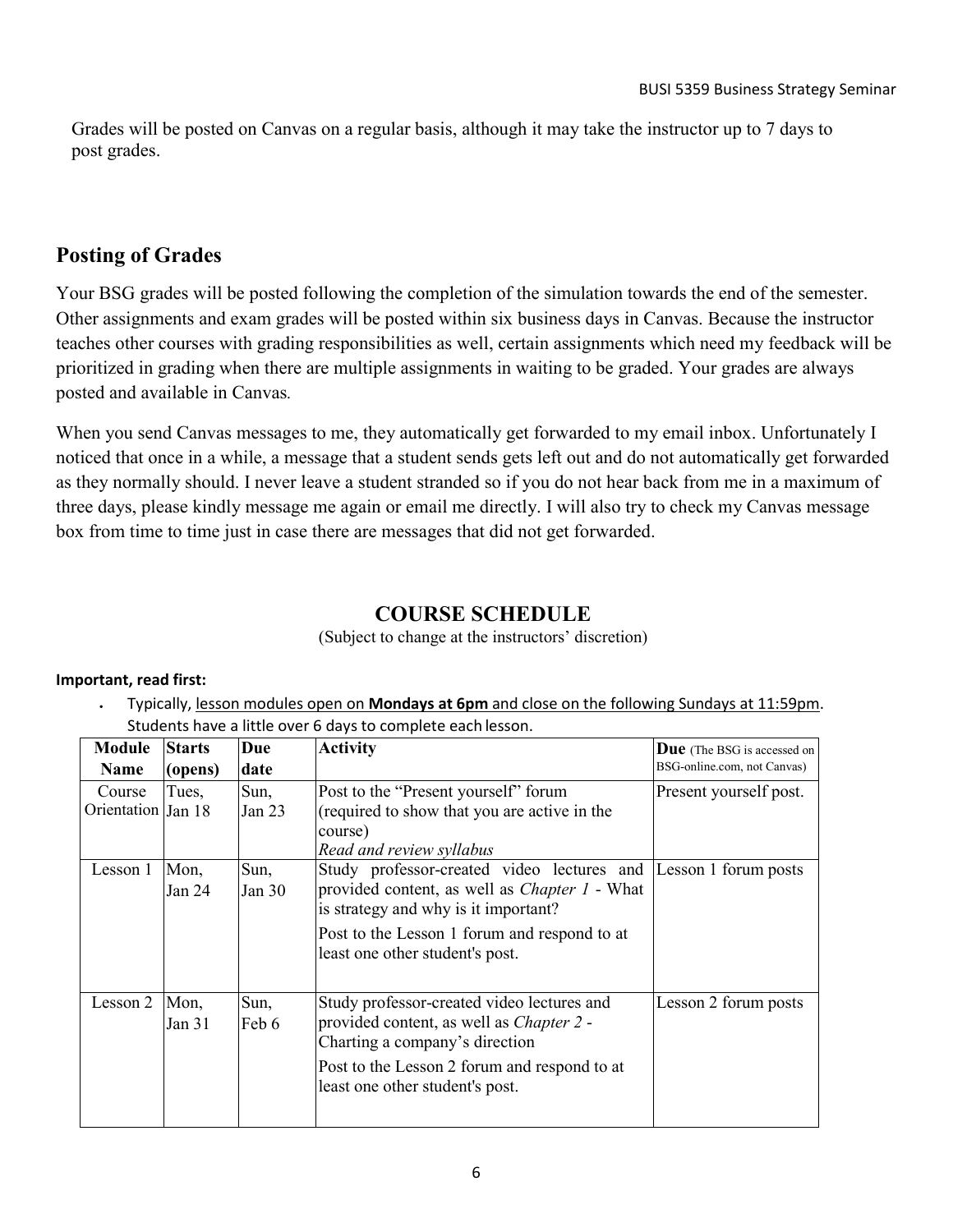| <b>BSG</b>         | Tue,   | Tue,   | Read BSG instructions for BSG due dates.                                                           |                           |
|--------------------|--------|--------|----------------------------------------------------------------------------------------------------|---------------------------|
| instructions Feb 8 |        |        | Participate in BSG game throughout the                                                             |                           |
|                    |        |        | semester.                                                                                          |                           |
| Lesson 3           | Mon,   | Sun,   | Study professor-created video lectures and                                                         | Lesson 3 forum posts      |
|                    | Feb 7  | Feb 13 | provided content, as well as <i>Chapter 3 -</i>                                                    |                           |
|                    |        |        | Evaluating a company's external environment                                                        | <b>BSG Decision Round</b> |
|                    |        |        | Post to the Lesson 3 forum and respond to at                                                       | Practice Year 11          |
|                    |        |        | least one other student's post.                                                                    |                           |
|                    |        |        |                                                                                                    |                           |
|                    |        |        | BSG participation (first deadline is Feb 8).                                                       |                           |
| Lesson 4           | Mon,   | Sun,   | Study professor-created video lectures and                                                         | Lesson 4 forum posts      |
|                    | Feb 14 | Feb 20 | provided content, as well as <i>Chapter 4 -</i><br>Evaluating a company's resources, capabilities, |                           |
|                    |        |        | and competitiveness                                                                                | <b>BSG Decision Round</b> |
|                    |        |        |                                                                                                    | Practice Year 12          |
|                    |        |        | Post to the Lesson 4 forum and respond to at<br>least one other student's post.                    |                           |
|                    |        |        |                                                                                                    |                           |
|                    |        |        | BSG participation.                                                                                 |                           |
| Lesson 5           | Mon,   | Sun,   | Study professor-created video lectures and                                                         | Lesson 5 forum posts      |
|                    | Feb 21 | Feb 27 | provided content, as well as <i>Chapter 5</i> - The                                                |                           |
|                    |        |        | five generic competitive strategies                                                                | <b>BSG</b> Quiz           |
|                    |        |        | Post to the Lesson 5 forum and respond to at                                                       |                           |
|                    |        |        | least one other student's post.                                                                    |                           |
|                    |        |        | BSG participation.                                                                                 |                           |
|                    |        |        |                                                                                                    |                           |
| Lesson 6           | Mon,   | Sun,   | Study professor-created video lectures and                                                         | Lesson 6 forum posts      |
|                    | Feb 28 | Mar 6  | provided content, as well as Chapter 6 -                                                           |                           |
|                    |        |        | Strengthening a company's competitive                                                              | <b>BSG Decision Round</b> |
|                    |        |        | position: Strategic moves, timing, and scope of                                                    | Year 11                   |
|                    |        |        | operations                                                                                         |                           |
|                    |        |        |                                                                                                    |                           |
|                    |        |        | Post to the Lesson 6 forum and respond to at<br>least one other student's post.                    |                           |
|                    |        |        |                                                                                                    |                           |
|                    |        |        | BSG participation.                                                                                 |                           |
| Midterm            | Mon,   | Sun,   | Midterm. Lessons and chapters 1-6. Will be                                                         | Midterm examination       |
|                    | Mar 7  | Mar 13 | online on Mon, Mar 7 at 6:00pm. Students have                                                      |                           |
|                    |        |        | until Sun, Mar 13 at 11:59pm to take the<br>midterm.                                               |                           |
|                    |        |        |                                                                                                    |                           |
|                    |        |        |                                                                                                    | <b>BSG Decision Round</b> |
|                    |        |        | BSG participation.                                                                                 | Year 12                   |
| Strategy           | Mon,   |        | Module will be open by Mon, Mar 21 at 6pm.                                                         | Group & case choice       |
| Case               | Mar 21 |        | Students should study the instructions and must                                                    |                           |
|                    |        |        | join a team by Sun, Mar 27, 11:59pm.                                                               |                           |
| Lesson 7           | Mon,   | Sun,   | Study professor-created video lectures and                                                         | Lesson 7 forum posts      |
|                    | Mar 21 | Mar 27 | provided content, as well as <i>Chapter</i> 7 -<br>Strategies for competing in international       |                           |
|                    |        |        | markets                                                                                            | <b>BSG Decision Round</b> |
|                    |        |        |                                                                                                    | Year 13                   |
|                    |        |        | Post to the Chapter 7 forum and respond to at<br>least one other student's post.                   |                           |
|                    |        |        |                                                                                                    |                           |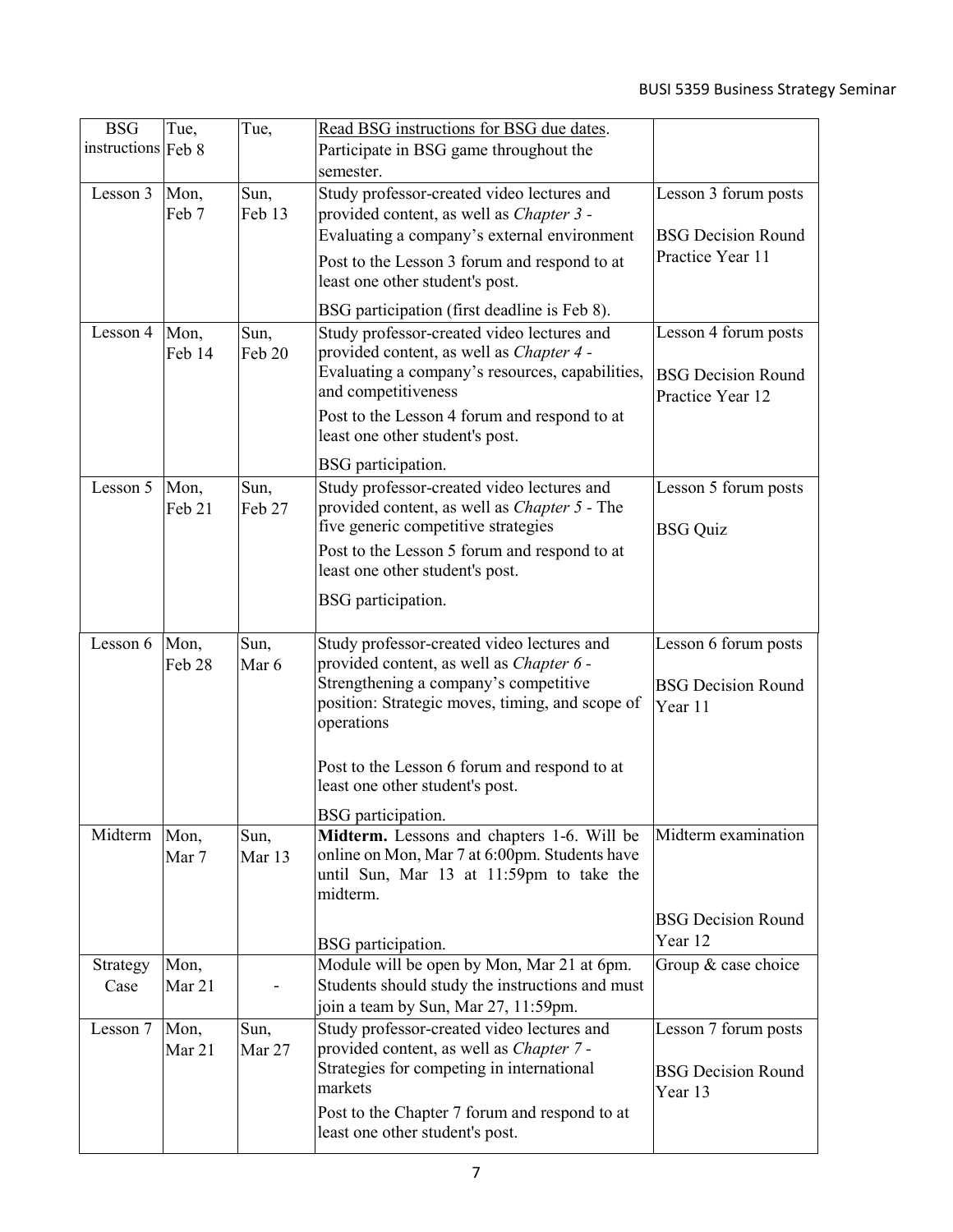| Lesson 8<br>Mon,<br>Sun,<br>Study professor-created video lectures and<br>Mar 28<br>Apr 3<br>provided content, as well as <i>Chapter 8</i> -<br>Corporate strategy: Diversification and the<br>Year 14<br>multibusiness company<br>Post to the Chapter 8 forum and respond to at | Lesson 8 forum posts<br><b>BSG Decision Round</b> |
|----------------------------------------------------------------------------------------------------------------------------------------------------------------------------------------------------------------------------------------------------------------------------------|---------------------------------------------------|
|                                                                                                                                                                                                                                                                                  |                                                   |
|                                                                                                                                                                                                                                                                                  |                                                   |
|                                                                                                                                                                                                                                                                                  |                                                   |
|                                                                                                                                                                                                                                                                                  |                                                   |
| least one other student's post.                                                                                                                                                                                                                                                  |                                                   |
| BSG participation.                                                                                                                                                                                                                                                               |                                                   |
| Study professor-created video lectures and<br>Lesson 9<br>Sun,<br>Mon,<br>provided content, as well as <i>Chapter</i> 9 - Ethics,<br>Apr 4<br>Apr 10<br>corporate social responsibility, environmental                                                                           | Lesson 9 forum posts<br><b>BSG Decision Round</b> |
| sustainability, and strategy<br>Year 15<br>Post to the Chapter 9 forum and respond to at<br>least one other student's post.                                                                                                                                                      |                                                   |
| BSG participation.                                                                                                                                                                                                                                                               |                                                   |
| Lesson 10 Mon,<br>Study professor-created video lectures and<br>Sun,<br>provided content, as well as Chapter 10 -<br>Apr 11<br>Apr 17                                                                                                                                            | Lesson 10 forum posts                             |
| Building an organization capable of a good<br>strategy: People, capabilities, and structure.<br>Year 16                                                                                                                                                                          | <b>BSG Decision Round</b>                         |
| Post to the Chapter 10 forum and respond to at<br>least one other student's post.                                                                                                                                                                                                |                                                   |
| BSG participation.                                                                                                                                                                                                                                                               |                                                   |
| Lesson 11 Mon,<br>Study professor-created video lectures and<br>Sun,                                                                                                                                                                                                             | Lesson 11 forum posts                             |
| Apr 18<br>Apr 24<br>provided content, as well as Chapter 11 -<br>Managing international operations: Actions<br>Year 17<br>that promote good strategy execution.                                                                                                                  | <b>BSG Decision Round</b>                         |
| Post to the Chapter 11 forum and respond to at<br>least one other student's post.                                                                                                                                                                                                |                                                   |
| Lesson 12 Mon,<br>Sun,<br>Study professor-created video lectures and                                                                                                                                                                                                             | Lesson 12 forum posts                             |
| May 1<br>provided content, as well as <i>Chapter 12 -</i><br>Apr 25<br>Corporate culture and leadership: Keys to good                                                                                                                                                            |                                                   |
| strategy execution.                                                                                                                                                                                                                                                              |                                                   |
| Post to the Chapter 12 forum and respond to at<br>least one other student's post.                                                                                                                                                                                                |                                                   |
| Final. Lessons and chapters 7-12. Will be online Final examination<br>Final<br>Wed,<br>Tue,<br>on Wed, May 4 at 6:00pm. Students have until<br>May 4<br>May $10$<br>Tue, May 10 at 11:59pm to take the final.                                                                    |                                                   |
| Wed,<br>Submit case analysis write-up and the video<br>Strategy<br>recording of your presentation by Wed, May<br>Case<br>May 11<br>11 at 11:59pm.                                                                                                                                | Case analysis write up.<br>Submit video pres.     |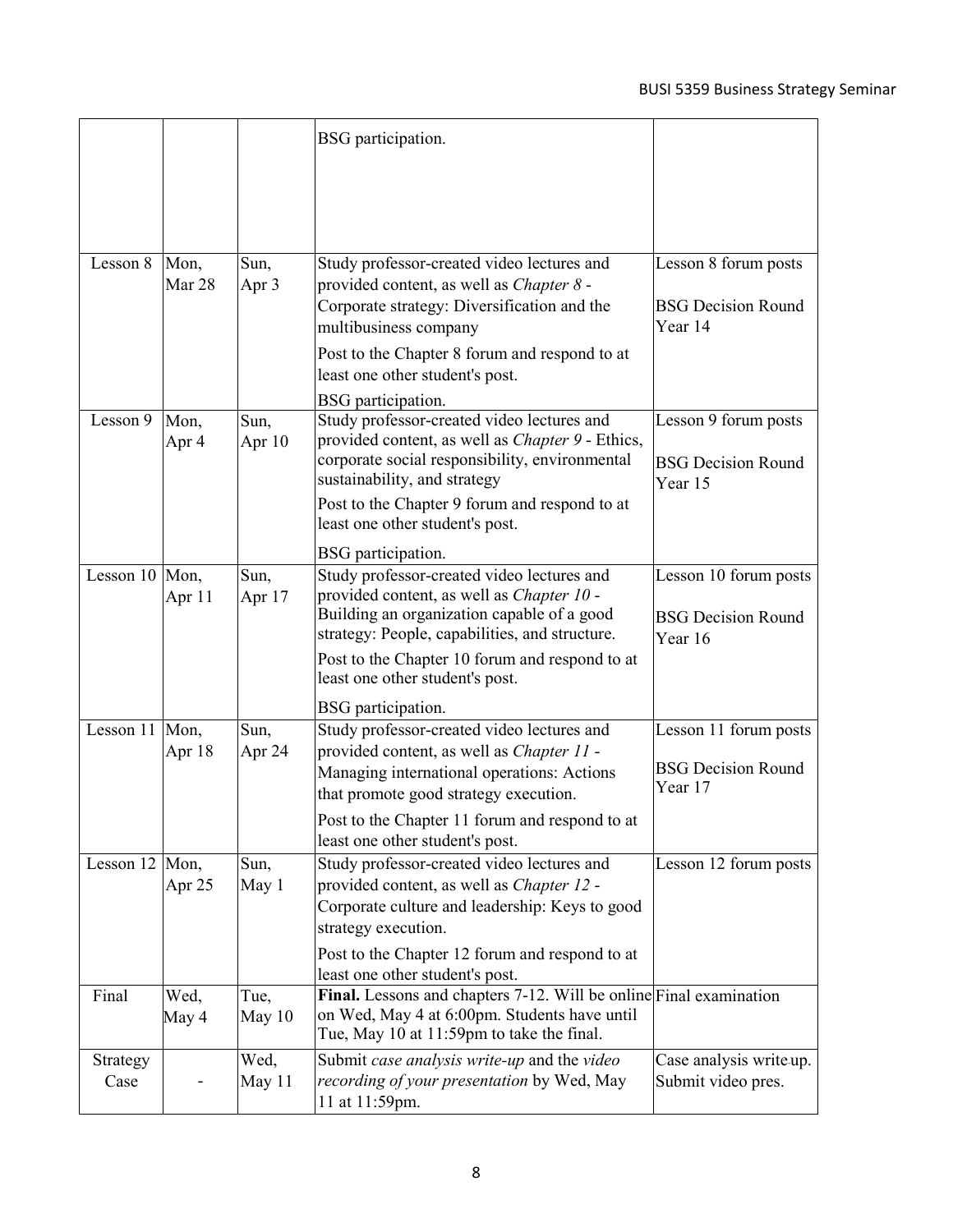# **Important University Dates:**

| January 18, 2022  | Classes Begin for Spring Semester                                                      |
|-------------------|----------------------------------------------------------------------------------------|
| January 20, 2022  | Deadline for Add, Drop, and Late Registration for 16- and First 8-Week Classes         |
| February 2, 2022  | Deadline to Drop 16-Week Classes with No Record                                        |
| March 14-18, 2022 | Spring Break (No Classes - Administrative Offices Open)                                |
| March 21, 2022    | Class Schedule Published for Summer Semester                                           |
| March 25, 2022    | Deadline for Spring Graduation Application for Ceremony Participation                  |
| April 1, 2022     | Deadline for GRE/GMAT Scores to Graduate School Office                                 |
| April 4, 2022     | <b>Registration Opens for Summer Semester</b>                                          |
| April 8, 2022     | Deadline to Drop 16-Week Classes with a Quit $(Q)$ or Withdraw $(W)$                   |
| April 16, 2022    | Deadline for Final Committee-Edited Theses with Committee Approval Signatures for      |
|                   | Spring Semester to Graduate School Office                                              |
| May 13, 2022      | Deadline to Withdraw from the University for 16- and Second 8-Week Classes             |
| May 13, 2022      | <b>Spring Semester Ends</b>                                                            |
| May 13, 2022      | Deadline for Applications for Tuition Rebate for Spring Graduation (5pm)               |
| May 13, 2022      | Deadline for Spring Degree Conferral Applications to the Registrar's Office. \$20 Late |
|                   | Application Fee.                                                                       |
| May 14, 2022      | Spring 2022 Commencement at Bell County Expo 7 PM                                      |

# **General Class Policies**

**Demonstrate PROFESSIONAL INITIATIVE** at all times by taking responsibility for one's own performance in the course, as well as for any opportunities one may be able to take to enhance the course for others. This should be demonstrated vis-à-vis course assignment details, course deadlines (and personal time management, generally), contributions to group work, use of required course technology, and the anticipation and competent management of contingencies relating to oneself and to others that may affect one's performance in the course (e.g., job, family, other courses).

**Demonstrate PROFESSIONAL COURTESY** at all times by maintaining a professional tone in all communication with all persons involved with this course: peers, professor, teaching assistant, etc. This includes any communication that may involve reporting interpersonal conflict, engaging in discussions or disputes, or giving / responding to negative feedback. Professional courtesy also includes a commitment to listening well, and to engaging in meaningful dialogue where other parties are given ample opportunity to contribute to the discussion or assignment at hand without fear of disruption, retribution, or unwarranted criticism. Finally, it also includes common courtesies such as letting group members know in advance if you going to be unavailable for a scheduled meeting, or if you are going to miss an agreed-upon deadline due to an unforeseen disruption.

**Demonstrate PROFESSIONAL INTEGRITY** at all times by complying with all guidelines and restrictions regarding the completion of student work, the use of external sources, and the general compliance with the TAMUCT academic integrity policy, and the giving of specific, accurate, and timely peer performance evaluation.

**Demonstrate a commitment to PROFESSIONAL DEVELOPMENT** at all times by reading, comprehending, integrating, and applying all textbook and other reading materials, audio and video supplements to all course assignments and activities (as measured by exams, cases, simulation, reviews etc.), and by successfully completing all assignments and activities to the best of one's abilities at the present time.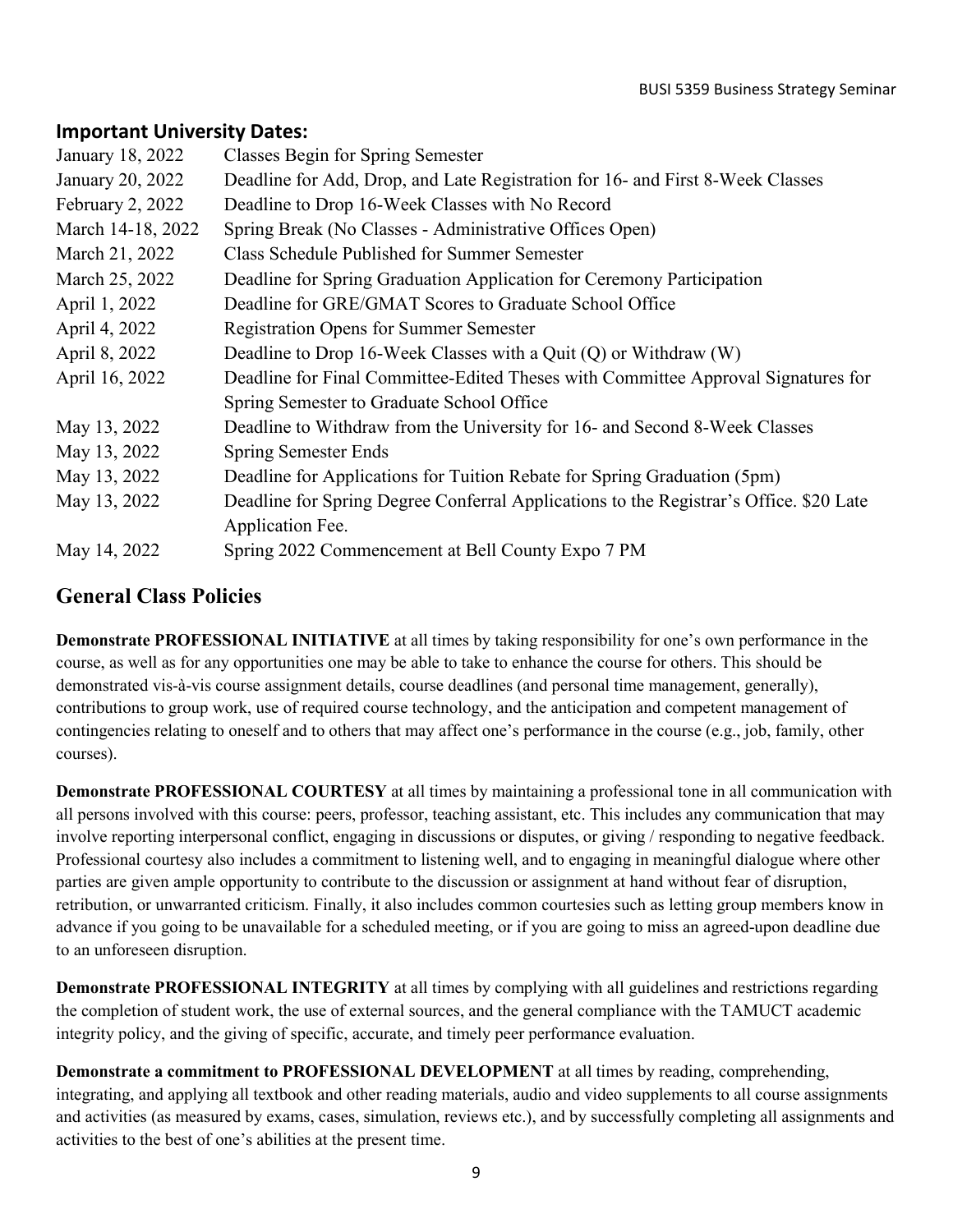**Demonstrate PROFESSIONAL MATURITY** at all times by accepting the circumstances under which one has chosen to attempt to complete this course, and by accepting the evaluation of one's work by one's peers and/or instructor without complaining or resorting to irrelevant appeals (e.g., "this could hurt my GPA," "I was really busy," etc.). This is notwithstanding any exceptional situations in which a student is able to provide written documentation that a legitimate, objective evaluation error has been made, or in which normal evaluation policy should be set aside because of a documented emergency.

## **Copyright Notice.**

Students should assume that all course material is copyrighted by the respective author(s). Reproduction of course material is prohibited without consent by the author and/or course instructor. Violation of copyright is against the law and Texas A&M University-Central Texas' Code of Academic Honesty. All alleged violations will be reported to the Office of Student Conduct.

### **Technology Requirements**

This course will use the A&M-Central Texas Instructure Canvas learning management system. **We strongly recommend the latest versions of Chrome or Firefox browsers. Canvas no longer supports any version of Internet Explorer.**

Logon to A&M-Central Texas Canvas [https://tamuct.instructure.com/] or access Canvas through the TAMUCT Online link in myCT [https://tamuct.onecampus.com/]. You will log in through our Microsoft portal.

Username: Your MyCT email address. Password: Your MyCT password

#### **Canvas Support**

Use the Canvas Help link, located at the bottom of the left-hand menu, for issues with Canvas. You can select "Chat with Canvas Support," submit a support request through "Report a Problem," or call the Canvas support line: 1-844-757-0953.

For issues related to course content and requirements, contact your instructor.

#### **Online Proctored Testing**

A&M-Central Texas uses Proctorio for online identity verification and proctored testing. This service is provided at no direct cost to students. If the course requires identity verification or proctored testing, the technology requirements are: Any computer meeting the minimum computing requirements, plus web camera, speaker, and microphone (or headset). Proctorio also requires the Chrome web browser with their custom plug in.

#### **Other Technology Support**

For log-in problems, students should contact Help Desk Central

24 hours a day, 7 days a week

Email: [helpdesk@tamu.edu](mailto:helpdesk@tamu.edu) Phone: (254) 519-5466 [Web Chat:](http://hdc.tamu.edu/) [http://hdc.tamu.edu] *Please let the support technician know you are an A&M-Central Texas student.*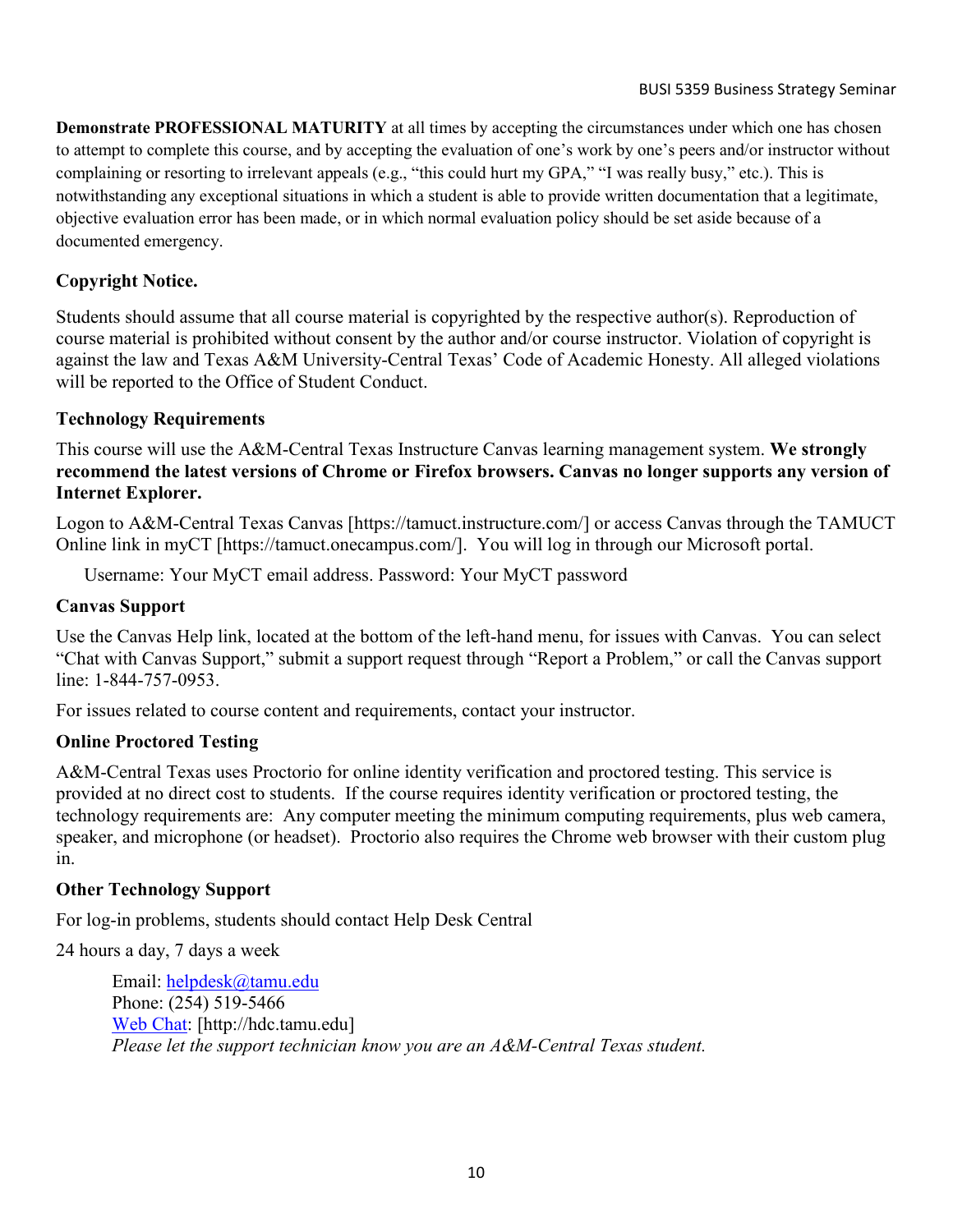# **UNIVERSITY RESOURCES, PROCEDURES, AND GUIDELINES**

## **Drop Policy**

If you discover that you need to drop this class, you must complete the [Drop Request](https://dynamicforms.ngwebsolutions.com/casAuthentication.ashx?InstID=eaed95b9-f2be-45f3-a37d-46928168bc10&targetUrl=https%3A%2F%2Fdynamicforms.ngwebsolutions.com%2FSubmit%2FForm%2FStart%2F53b8369e-0502-4f36-be43-f02a4202f612) Dynamic Form through Warrior Web.

[https://dynamicforms.ngwebsolutions.com/casAuthentication.ashx?InstID=eaed95b9-f2be-45f3-a37d-46928168bc10&targetUrl=https%3A%2F%2Fdynamicforms.ngwebsolutions.com%2FSubmit%2FFor m%2FStart%2F53b8369e-0502-4f36-be43-f02a4202f612].

Faculty cannot drop students; this is always the responsibility of the student. The Registrar's Office will provide a deadline on the Academic Calendar for which the form must be completed. Once you submit the completed form to the Registrar's Office, you must go into Warrior Web and confirm that you are no longer enrolled. If you still show as enrolled, FOLLOW-UP with the Registrar's Office immediately. You are to attend class until the procedure is complete to avoid penalty for absence. Should you miss the drop deadline or fail to follow the procedure, you will receive an F in the course, which may affect your financial aid and/or VA educational benefits.

## **Academic Integrity**

Texas A&M University-Central Texas values the integrity of the academic enterprise and strives for the highest standards of academic conduct. A&M-Central Texas expects its students, faculty, and staff to support the adherence to high standards of personal and scholarly conduct to preserve the honor and integrity of the creative community. Any deviation by students from this expectation may result in a failing grade for the assignment and potentially a failing grade for the course. All academic misconduct concerns will be referred to the Office of Student Conduct. When in doubt on collaboration, citation, or any issue, please contact your instructor before taking a course of action.

For more [information](https://nam04.safelinks.protection.outlook.com/?url=https%3A%2F%2Fwww.tamuct.edu%2Fstudent-affairs%2Fstudent-conduct.html&data=04%7C01%7Clisa.bunkowski%40tamuct.edu%7Ccfb6e486f24745f53e1a08d910055cb2%7C9eed4e3000f744849ff193ad8005acec%7C0%7C0%7C637558437485252160%7CUnknown%7CTWFpbGZsb3d8eyJWIjoiMC4wLjAwMDAiLCJQIjoiV2luMzIiLCJBTiI6Ik1haWwiLCJXVCI6Mn0%3D%7C1000&sdata=yjftDEVHvLX%2FhM%2FcFU0B99krV1RgEWR%2BJ%2BhvtoR6TYk%3D&reserved=0) regarding the Student Conduct process, [https://www.tamuct.edu/student-affairs/studentconduct.html].

If you know of potential honor violations by other students, you may [submit](https://nam04.safelinks.protection.outlook.com/?url=https%3A%2F%2Fcm.maxient.com%2Freportingform.php%3FTAMUCentralTexas%26layout_id%3D0&data=04%7C01%7Clisa.bunkowski%40tamuct.edu%7Ccfb6e486f24745f53e1a08d910055cb2%7C9eed4e3000f744849ff193ad8005acec%7C0%7C0%7C637558437485262157%7CUnknown%7CTWFpbGZsb3d8eyJWIjoiMC4wLjAwMDAiLCJQIjoiV2luMzIiLCJBTiI6Ik1haWwiLCJXVCI6Mn0%3D%7C1000&sdata=CXGkOa6uPDPX1IMZ87z3aZDq2n91xfHKu4MMS43Ejjk%3D&reserved=0) a report, [https://cm.maxient.com/reportingform.php?TAMUCentralTexas&layout\_id=0].

### **Academic Accommodations**

At Texas A&M University-Central Texas, we value an inclusive learning environment where every student has an equal chance to succeed and has the right to a barrier-free education. The Office of Access and Inclusion is responsible for ensuring that students with a disability receive equal access to the university's programs, services and activities. If you believe you have a disability requiring reasonable accommodations, please contact the Office of Access and Inclusion, WH-212; or call (254) 501-5836. Any information you provide is private and confidential and will be treated as such.

For more information, please visit our [Access & Inclusion](https://tamuct.instructure.com/courses/717) Canvas page (log-in required) [https://tamuct.instructure.com/courses/717]

## **Important information for Pregnant and/or Parenting Students**

Texas A&M University-Central Texas supports students who are pregnant and/or parenting. In accordance with requirements of Title IX and related guidance from US Department of Education's Office of Civil Rights, the Dean of Student Affairs' Office can assist students who are pregnant and/or parenting in seeking accommodations related to pregnancy and/or parenting. Students should seek out assistance as early in the pregnancy as possible. For more information, please visit [Student Affairs](https://www.tamuct.edu/student-affairs/pregnant-and-parenting-students.html) [https://www.tamuct.edu/student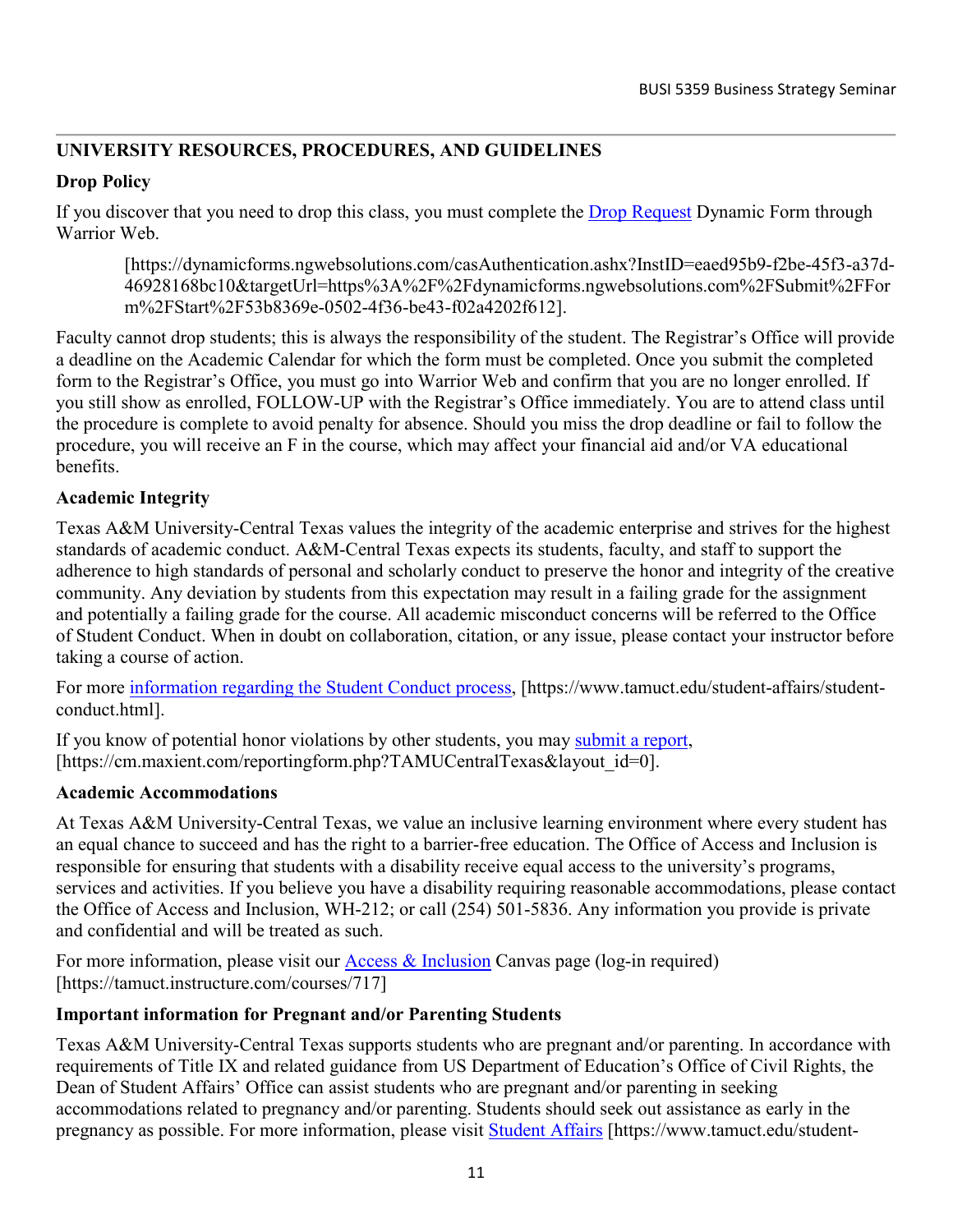affairs/pregnant-and-parenting-students.html]. Students may also contact the institution's Title IX Coordinator. If you would like to read more about these [requirements and guidelines](http://www2.ed.gov/about/offices/list/ocr/docs/pregnancy.pdf) online, please visit the website [http://www2.ed.gov/about/offices/list/ocr/docs/pregnancy.pdf].

Title IX of the Education Amendments Act of 1972 prohibits discrimination on the basis of sex and gender– including pregnancy, parenting, and all related conditions. A&M-Central Texas is able to provide flexible and individualized reasonable accommodation to pregnant and parenting students. All pregnant and parenting students should contact the Associate Dean in the Division of Student Affairs at (254) 501-5909 to seek out assistance. Students may also contact the University's Title IX Coordinator.

### **Tutoring**

Tutoring is available to all A&M-Central Texas students, both virtually and in-person. Student success coaching is available online upon request.

If you have a question, are interested in becoming a tutor, or in need of success coaching contact the Warrior Center for Student Success, Equity and Inclusion at (254) 501-5836, visit the Warrior Center at 212 Warrior Hall, or by emailing [WarriorCenter@tamuct.edu.](mailto:WarriorCenter@tamuct.edu)

To schedule tutoring sessions and view tutor availability, please visit Tutor Matching Services [https://tutormatchingservice.com/TAMUCT] or visit the Tutoring Center in 111 Warrior Hall.

Chat live with a remote tutor 24/7 for almost any subject from on your computer! Tutor.com is an online tutoring platform that enables A&M-Central Texas students to log in and receive online tutoring support at no additional cost. This tool provides tutoring in over 40 subject areas except writing support. Access Tutor.com through Canvas.

## **University Writing Center**

University Writing Center: Located in Warrior Hall 416, the University Writing Center (UWC) at Texas A&M University–Central Texas (A&M–Central Texas) is a free service open to all A&M–Central Texas students. For the Spring 2022 semester, the hours of operation are from 10:00 a.m.-5:00 p.m. Monday thru Thursday in Warrior Hall 416 (with online tutoring available every hour as well) with satellite hours available online only Monday thru Thursday from 6:00-9:00 p.m. and Saturday 12:00-3:00 p.m.

Tutors are prepared to help writers of all levels and abilities at any stage of the writing process. While tutors will not write, edit, or grade papers, they will assist students in developing more effective composing practices. By providing a practice audience for students' ideas and writing, our tutors highlight the ways in which they read and interpret students' texts, offering guidance and support throughout the various stages of the writing process. In addition, students may work independently in the UWC by checking out a laptop that runs the Microsoft Office suite and connects to WIFI, or by consulting our resources on writing, including all of the relevant style guides. Whether you need help brainstorming ideas, organizing an essay, proofreading, understanding proper citation practices, or just want a quiet place to work, the UWC is here to help!

Students may arrange a one-to-one session with a trained and experienced writing tutor by making an appointment via WCOnline at https://tamuct.mywconline.com/. In addition, you can email Dr. Bruce Bowles Jr. at bruce.bowles@tamuct.edu if you have any questions about the UWC, need any assistance with scheduling, or would like to schedule a recurring appointment with your favorite tutor by making an appointment via